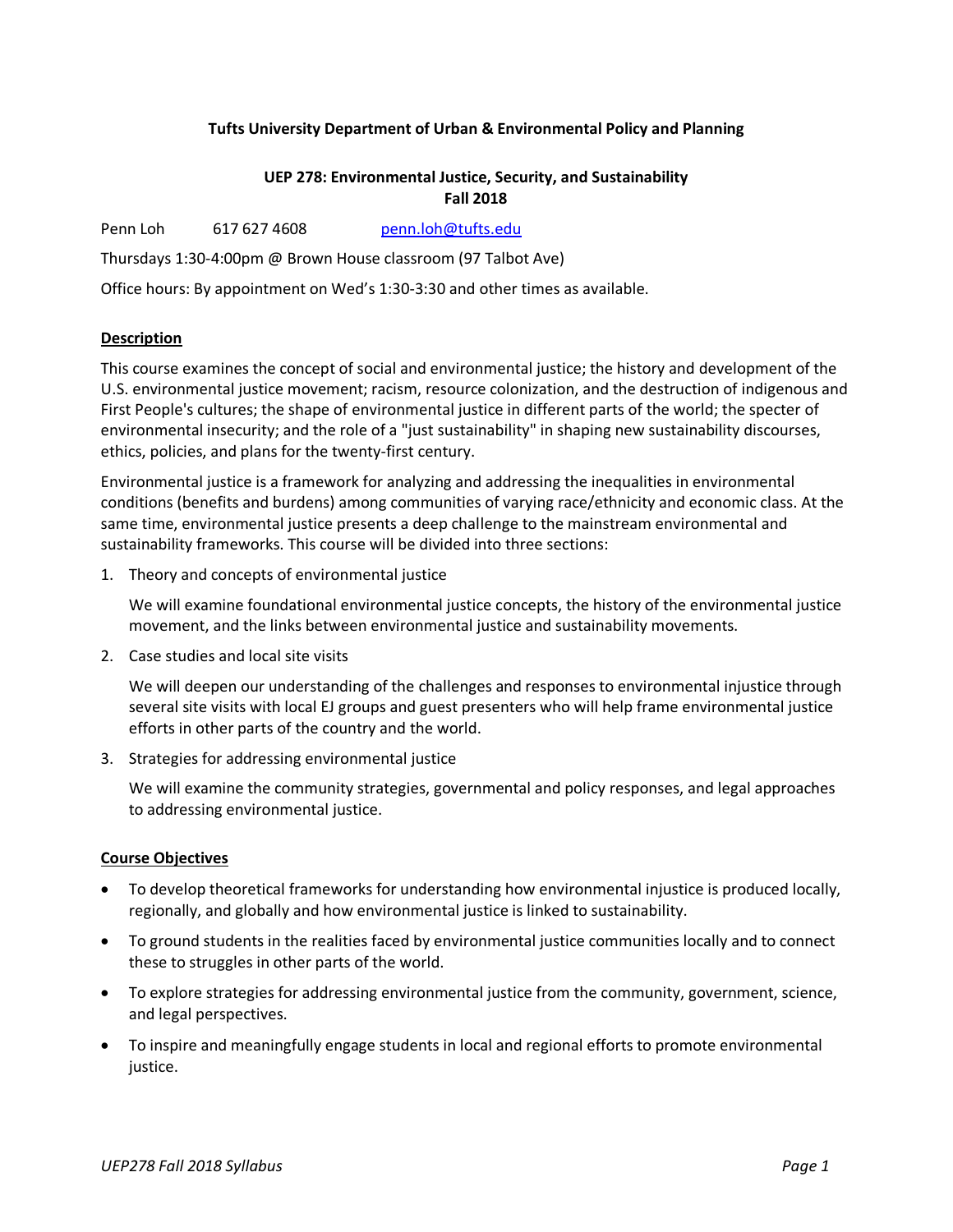# **Schedule at a Glance**

| Sep 6            | Overview                                                         |
|------------------|------------------------------------------------------------------|
| Sep 13           | <b>Environmental Racism and Injustice</b>                        |
| Sep 20           | EJ Movement History and Evolution                                |
| Sep 27           | Site Visit: Roxbury -- EJ in Black Communities                   |
| Oct 4            | <b>Community Strategies</b>                                      |
| Oct 11           | Site Visit: Chelsea -- EJ in Latinx Communities                  |
| Oct 18           | Site Visit: Chinatown – EJ in Asian Pacific American Communities |
| Oct 25           | <b>Global EJ and Climate Justice</b>                             |
| Nov <sub>1</sub> | Case Study Standing Rock -- EJ in Native American Communities    |
| Nov 8            | Case Study: Transportation                                       |
| <b>Nov 15</b>    | Case Study: Flint Water Crisis -- Government & Legal Strategies  |
| <b>Nov 29</b>    | <b>Future of Environmental Justice</b>                           |
| Dec 6            | <b>Student Project Presentations</b>                             |

### **Course texts**

(Tufts bookstore link @ https://tinyurl.com/F18-UEP-278)

- Cole, Luke W. and Foster, Sheila R. 2001. *From the Ground Up: Environmental Racism and the Rise of the Environmental Justice Movement*. New York. NYU Press.
- Agyeman, Julian. 2005. *Sustainable Communities and the Challenge of Environmental Justice*. New York. NYU Press.

Readings that are not from the required books or via web will be available on the course website.

# **Course Requirements and Assessment**

# **1. Group Project (Due Dec 6) (35%)**

Students will work in teams of 2-4 on a group project for a community partner. For those students who already have experience working with community groups, there is the option of doing an equivalent individual project, such as writing a 15-20 page paper (please see me if you wish to pursue this option). The projects will be defined and guided by the community group. A list of the projects will be available once the class begins. The projects will require reporting to the partner and creating a final product (e.g. briefing paper, factsheet, web page, bibliography, slide presentation, etc.). Depending on the nature of the project, groups may also need to conduct secondary research, data analysis and synthesis, or interviews. In addition, each team will include a reflection on their experience as part of their final deliverables.

Here are some examples of previous projects:

- Chelsea Collaborative report on coastal threats and green infrastructure solutions for the New England Produce Center and its surrounding area in Chelsea.
- Community Labor United and Boston Recycling Coalition analyze potential impacts of a planned statewide organics waste ban, especially potential to develop good green jobs.
- On the Move video documenting stories of transit justice along #1 bus line from Harvard Square to Dudley Square.

Students submit preferences by  $3^{rd}$  class (Sep 20), and assignments will be made by  $4^{th}$  class (Sep 27).

Initial project scoping meetings and draft plans submitted by  $6<sup>th</sup>$  class (Oct 11).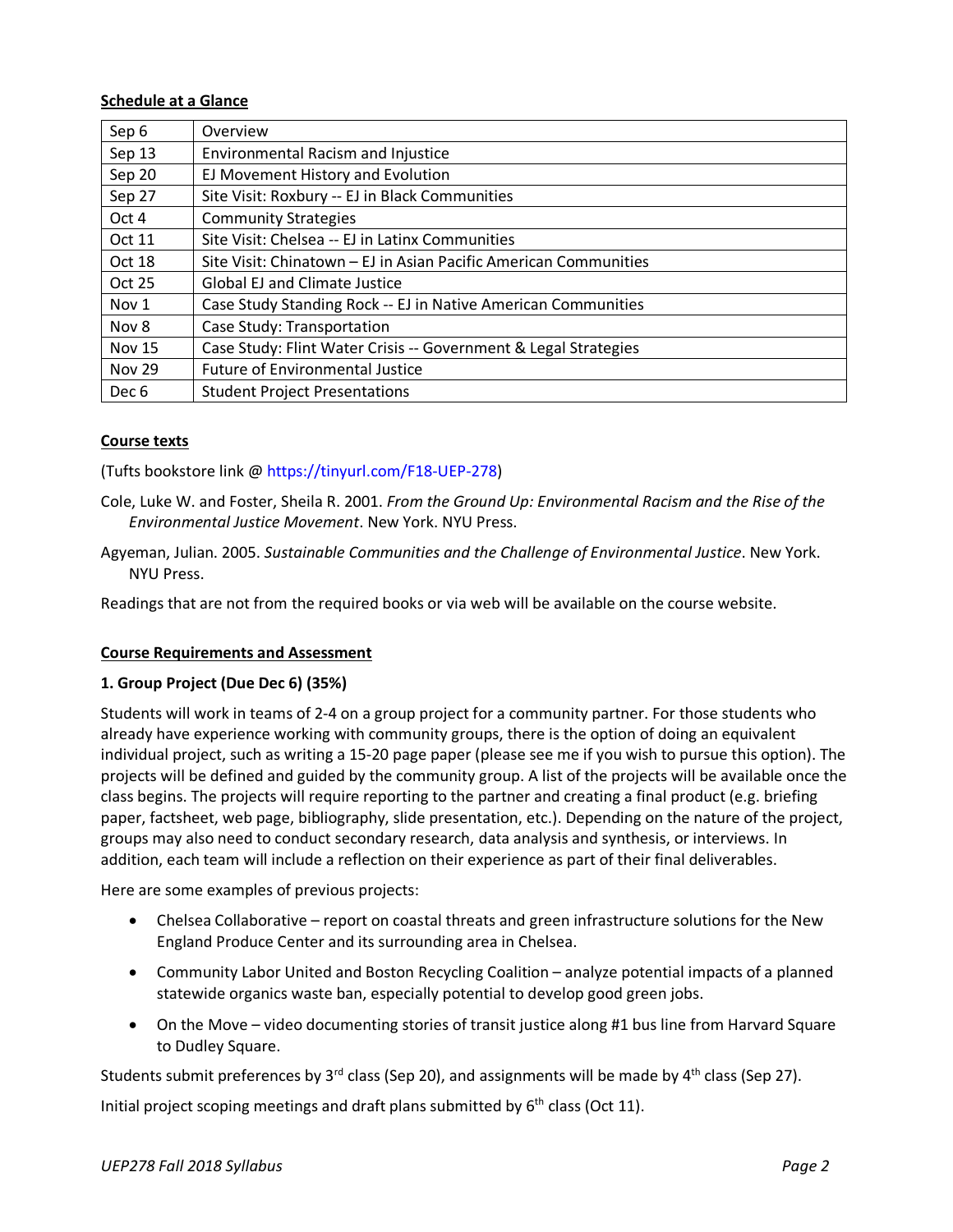Draft project outputs to partner groups before Thanksgiving, by Wed Nov 21.

Final project presentations on December 6.

# **2. EJ Review Paper (Due Dec 13) (25%)**

Choose an issue in environmental justice that you are interested in and find a set of articles (or book) to review. Write a paper (2000-2500 words or 8-10 pages double spaced) reviewing this issue, providing an overview of the problem, data and evidence framing the issue, strategies and solutions pursued, and your own critical analysis of the methods, findings, and conclusions. Use relevant readings and themes from the course in your analysis. Try to find books and articles published in the last ten years. If you are reviewing articles, try to find at least 5 sources, with at least 3 from scholarly peer-reviewed sources. Grey literature (by government, think tanks, advocacy groups, and others) are acceptable for the remaining articles.

You may find this environmental justice archive from Tisch Library a useful resource. It was compiled by a Tisch librarian with students from the 2016 EJ class. https://tischlibrary.tufts.edu/web-archiving-tisch

# **3. Site Visit Journal (Due Oct 25) (20%)**

This journal gives students an opportunity to deeply analyze the themes and questions raised by our site visits and informed by the class readings. Write a 3-4 paged, double-spaced paper with your reflections based on one or more of our class site visits. You can raise questions and challenges in relation to the class readings, reflect on your own experiences, and/or share your personal reactions and feelings.

# **4. Weekly Discussion Forum (10%)**

For most weeks, there will be short postings on the course web site reflecting on course readings, discussions, and site visits by selected students. Over the semester, each student should expect to do 2-3 postings (2-3 paragraphs). All students are expected to read postings prior to each class.

# **5. Class participation (10%)**

All students are expected to complete required readings before class and to be fully present to participate in class site visits and discussions. Assessment of participation will include presence/absence (5%) and contributing to in-class discussions (5%).

# **Schedule**

# **Week 1: Sep 6. Overview**

Provide overview of course and begin to explore the main themes of the class by reviewing two tales of environmental justice: 1) environmental racism and 2) ecological justice (Just Transition). Explore federal and state EJ policies.

# *Resources*

- Motavalli, Jim (1998) "Toxic Targets Polluters that Dump on Communities of Color are Finally Being Brought to Justice," *E – The Environmental Magazine*, July-August. Available at: https://www.ejnet.org/ej/Estory.html
- Dayaneni, Gopal and Mateo Nube. June/July 2008. "Ecology and the Left." *Left Turn*. Pp. 17-21. Available at: http://movementgeneration.org/ecology-the-left-leftturn-org-pdf/
- Executive Order 12898 Federal Actions to Address Environmental Justice in Minority Populations and Low-Income Populations, February 11, 1994. 5 pgs. Available at: http://www.archives.gov/federal-register/executiveorders/pdf/12898.pdf
- Commonwealth of Massachusetts (2000) Environmental Justice Policy of the Executive Office of Environmental Affairs. 12 pgs. Available at: http://www.mass.gov/eea/docs/eea/ej/ej-policy-english.pdf

Massachusetts Environmental Justice Map Viewer. Available at: http://maps.massgis.state.ma.us/map\_ol/ej.php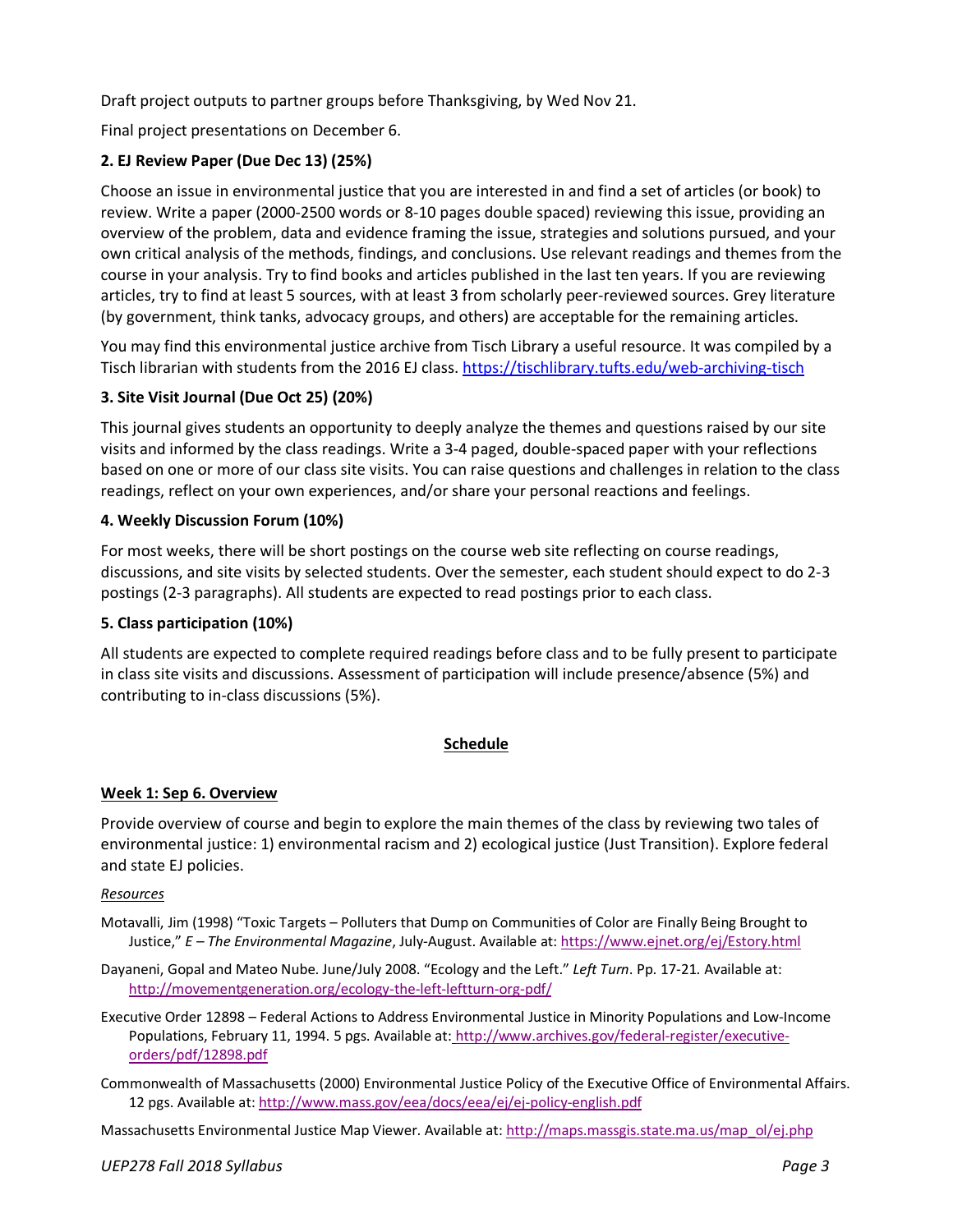### **Week 2: Sep 13. Environmental Racism and Injustice**

In-class role play of an incinerator siting hearing. Explore the frameworks and debates emerging from the early environmental justice movement. What is environmental racism? What evidence is there of disproportionate impact? Is it class or race? Which came first: pollution or poor people of color?

#### *Class project list distributed.*

#### *Readings (~105)*

Cole & Foster. Preface/Introduction (pp 1-18) and Chapter 3 (pp 54-79).

Friedman, David, "The Environmental Racism Hoax," American Enterprise Institute, 2003.

- Been, Vicki. 1994. "Locally Undesirable Land Uses in Minority Neighborhoods: Disproportionate Siting or Market Dynamics?" *Yale Law Journal*, vol. 103, no. 6, pp. 1383-1421. Available at: https://www-heinonlineorg.ezproxy.library.tufts.edu/HOL/Page?handle=hein.journals/ylr103&id=1397&collection=journals&index=journa ls/ylr
- Pulido, Laura. 1996. "A Critical Review of the Methodology of Environmental Racism Research," *Antipode*, vol. 28, no. 2. pp 142-159. Available at: https://onlinelibrary-wiley-com.ezproxy.library.tufts.edu/doi/epdf/10.1111/j.1467- 8330.1996.tb00519.x
- Taylor, Dorceta. 2014. Toxic Communities: Environmental Racism, Industrial Pollution, and Residential Mobility. New York University Press. Page 33 and Chapter 7: The Rise of Racial Zoning: Residential Segregation (pp 146-155 and 184-191. Feel free to scan a few examples on pages 156-184.)
- Rabin, Yale. (1989) "Expulsive Zoning: The Inequitable Legacy of *Euclid*, *in* Zoning and the American Dream 101," excerpted in Rechtschaffen, Clifford and Eileen Gauna, 2002 *Environmental Justice: Law, Policy and Regulation*, Durham, NC: Carolina Academic Press, pp. 27-29.

### **Week 3: Sep 20. EJ Movement History and Evolution**

Review origins of the EJ movement and its challenge to mainstream environmentalism and sustainability movements. Discussion evolution of the EJ movement. Is it too broad and unfocused? Is it moving towards a "justainability" paradigm?

*Students submit class project preferences*

*Required Readings (~100)*

Cole & Foster. Chapter 1 (pp 19-33).

- Principles of Environmental Justice, Adopted at the People of Color Conference on Environmental Justice, Washington, D.C. 1991. Available at: http://www.ejnet.org/ej/principles.html
- Southwest Organizing Project. November 1995. "Five Years Later: SWOP's Letter to the 'Group of Ten' Revisited," special insert to *Voces Unidas Update*.
- Alston, Dana. 1991. "Moving Beyond the Barriers," in Proceedings of the First National People of Color Environmental Leadership Summit, pp. 103-106.
- Foreman, Christopher. 2002. Remarks on Environmental Justice to United States Commission on Civil Rights. Available at: https://www.brookings.edu/testimonies/remarks-on-environmental-justice/
- Agyeman. Chapter 3 (pp. 79-106).
- Gelobter, Michael et al., *The Soul of Environmentalism: Rediscovering Transformational Politics in the 21st Century*, Redefining Progress, 2005. ~25 pp. Available at: http://community-wealth.org/sites/clone.communitywealth.org/files/downloads/paper-gelobter-et-al.pdf
- Benford, Robert. 2005. "The Half-Life of the Environmental Justice Frame: Innovation, Diffusion, Stagnation," in Pellow, David Naguib and Robert Brulle (eds) *Power, Justice, and the Environment.* Cambridge, MA. MIT Press. Pp 37-54.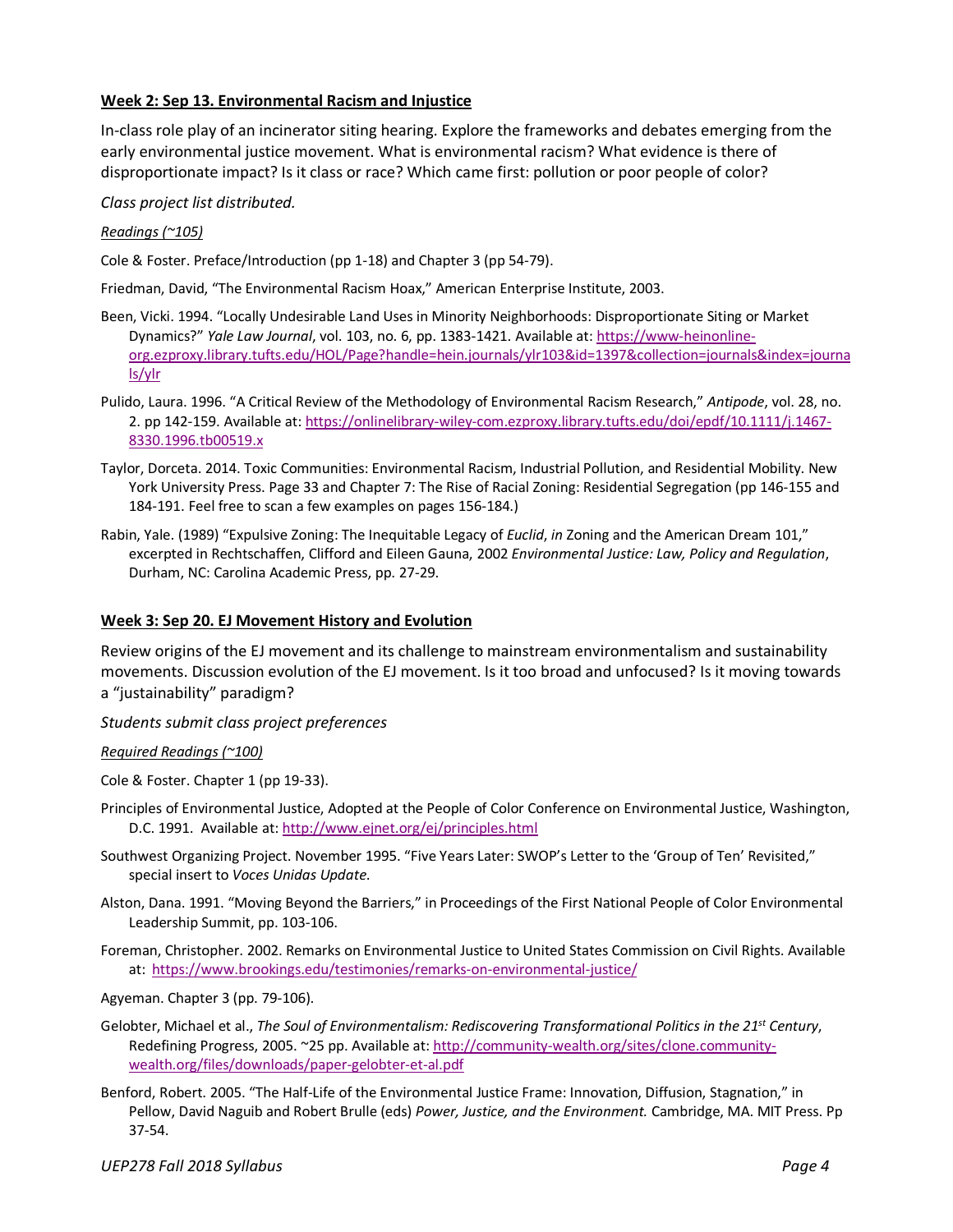Penn Loh and Phoebe Eng, co-editors. March 2010. "Environmental Justice and the Green Economy: A Vision Statement and Case Studies for Just and Sustainable Solutions." Alternatives for Community & Environment, Roxbury, MA, pp 3-7. Available at: http://ejstimulus.files.wordpress.com/2010/03/ejreport-english1.pdf

### **Week 4: Sep 27. Site Visit: Roxbury -- EJ in Black Communities**

Site visit to **Alternatives for Community & Environment** in Dudley Square at 2201 Washington Street, Suite 302, Roxbury. Explore issues including asthma and air pollution, transit justice, redevelopment and gentrification, and food.

*Student teams and projects assigned.*

#### *Readings (~104)*

Agyeman. Chapter 5 (pp 133-175).

Browse ACE's web site: www.ace-ej.org

Loh, Penn and Jodi Sugerman-Brozan. November 2002. "Environmental Justice Organizing for Environmental Health: Case Study on Asthma and Diesel Exhaust in Roxbury, MA." *Annals of the American Academy of Political and Social Sciences,* vol. 584, pp. 110-124. Available at: http://journals.sagepub.com.ezproxy.library.tufts.edu/doi/pdf/10.1177/000271620258400108

- Johnson, Hazel. 1991. "Living in Chicago's Toxic Doughnut," in Proceedings of the First National People of Color Environmental Leadership Summit, pp. 87-88.
- Lord, Charles and Keaton Norquist. 2010. "Cities as Emergent Systems: Race as a Rule in Organized Complexity," *Environmental Law*, vol. 40, issue 2, 551-597. Available at: http://law.lclark.edu/live/files/5644

### **Week 5: Oct 4 Community Strategies**

Explore community organizing and movement building strategies used in environmental justice struggles.

#### *Readings (~100)*

Cole & Foster Chapter 5 (pp 103-133) and 7 (pp 151-166)

Delgado, Gary. "Roots of the CO Movement," in *Beyond the Politics of Place*. Applied Research Center, 1997. pp 19-30.

Calpotura, Francis. "Letters to Alinsky," *ColorLines*, Winter 2000-2001, pp. 8-11.

Center for Third World Organizing. "Organizing: What It Is and What It Isn't"

Reed, Ronald and Tony Johnson (eds.) 1999. "Chapter 13: Paolo Freire," in *Philosophical Documents in Education*. Longman Publishers, pp. 225-239.

Radical Organizing Conference 2003 booklet.

Lowe, Lydia and Doug Brugge. 2007. "Grassroots Organizing in Boston Chinatown: A Comparison with CDC-style Organizing," in *Acting Civically* edited by Susan Ostrander and Kent Portney. University Press of New England. Pages 44-71.

#### **Week 6: Oct 11. Site Visit: Chelsea -- EJ in Latinx Communities**

Site visit to **GreenRoots** in Chelsea at 227 Marginal St. #1. Explore issues of open space, creek cleanup, restoration and access, polluting facilities, and energy efficiency. Additional readings on immigration/population and green economy.

*Project plans submitted.*

*Readings (~70)*

GreenRoots web site at: http://www.greenrootschelsea.org/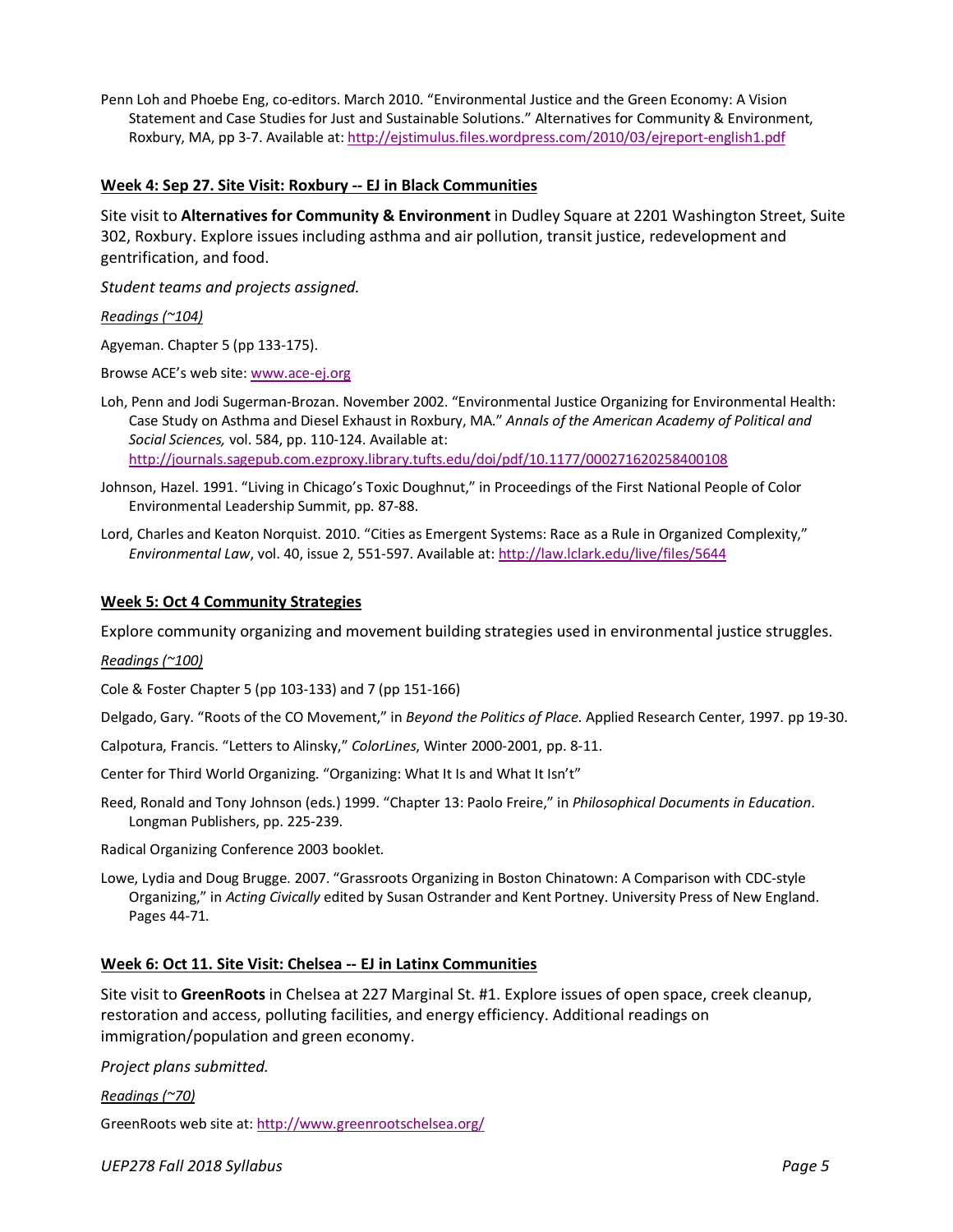- Marakovitz, Ed. "Environmental Organizing in Chelsea: the Green Space and Recreation Committee," Chelsea Human Services Collaborative, June 1998.
- Rubin, Staci. 2014. Riding the Victory Train to Environmental Justice in Greater Boston. Clearinghouse Community [web]. Shriver National Center on Poverty Law. Available at: http://povertylaw.org/clearinghouse/stories/rubin

Cole & Foster: Chapter 4 (pp. 80-102).

- Loh, Penn. "Must it be Greens versus Browns: Population, Immigration, and Environment:," *Racefile*. vol. 3, no. 5. Applied Research Center. Oakland, CA. September-October 1995.
- Loh and Eng, editors. March 2010. Environmental Justice and the Green Economy, case studies of Chicago and San Diego, pp 14-15 and 20-21. Available at: http://ejstimulus.files.wordpress.com/2010/03/ejreport-english1.pdf

Carter, Eric D. 2016. Environmental Justice 2.0: New Latino environmentalism in Los Angeles. Local Environment 21(1): 3-23. Available at: https://www-tandfonlinecom.ezproxy.library.tufts.edu/doi/pdf/10.1080/13549839.2014.912622

#### **Week 7: Oct 18. Site Visit: Chinatown – EJ in Asian Pacific American Communities**

Site visit to Boston Chinatown with **Chinese Progressive Association** at 28 Ash St. Explore issues of institutional expansion, highways, gentrification, and the Right to the City framework.

#### *Readings (~84)*

- Leong, Andrew. "The Struggle Over Parcel C," Institute for Asian American Studies, UMass Boston, September 1997. Pp 99-119. Available at: http://scholarworks.umb.edu/iaas\_pubs/22/
- Li, Bethany, Andrew Leong, Dominic Vitiello, and Arthur Acoca. 2013. Chinatown Then and Now: Gentrification in Boston, New York, and Philadelphia. Executive Summary. Asian American Legal Defense Fund. Pp. 2-5. Available at: http://aaldef.org/Chinatown%20Then%20and%20Now%20AALDEF.pdf
- Park, Lisa Sun-Hee, and David N. Pellow. 2004. "Racial formation, environmental racism, and the emergence of Silicon Valley," *Ethnicities* vol 4(3), pp 403-424. Available at: http://journals.sagepub.com.ezproxy.library.tufts.edu/doi/pdf/10.1177/1468796804045241
- Loh and Eng, editors. March 2010. Environmental Justice and the Green Economy, case study of Richmond CA, pp 22- 23. Available at: http://ejstimulus.files.wordpress.com/2010/03/ejreport-english1.pdf
- Anguelovski, Isabelle, Anna Livia Brand, Eric Chu, and Kian Goh. 2018. Urban Planning, Community (Re)Development and Environmental Gentrification, in *The Routledge Handbook of Environmnental Justice* edited by Ryan Holifield, Jayajit Chakraborty, and Gordon Walker. Routledge. Pp. 449-462.
- Perera, Gihan and the Urban Strategies Group. "Winning the Right to the City in a Neo-Liberal World," 2009.
- Causa Justa Just Cause. April 2014. Development Without Displacement: Resisting Gentrification in the Bay Area. pp 6-10, 38-54. Available at: http://cjjc.org/wp-content/uploads/2015/11/development-without-displacement.pdf

#### **Week 8: Oct 25. Global EJ and Climate Justice**

Environmental justice beyond the U.S. and the expanding focus of EJ to climate justice & resiliency and a just transition.

Video (8 min): Climate Justice Alliance: Our Power Film with Black Mesa Coalition, http://movementgeneration.org/our-work/movementbuilding-2/cjaourpower/

*Site visit journals due.*

*Required Readings (~75 pp)*

McDonald, David. 2005. "Environmental Racism and Neoliberal Disorder in South Africa," in *The Quest for Environmental Justice,* editor Robert Bullard, Sierra Club Books, pp. 255-278.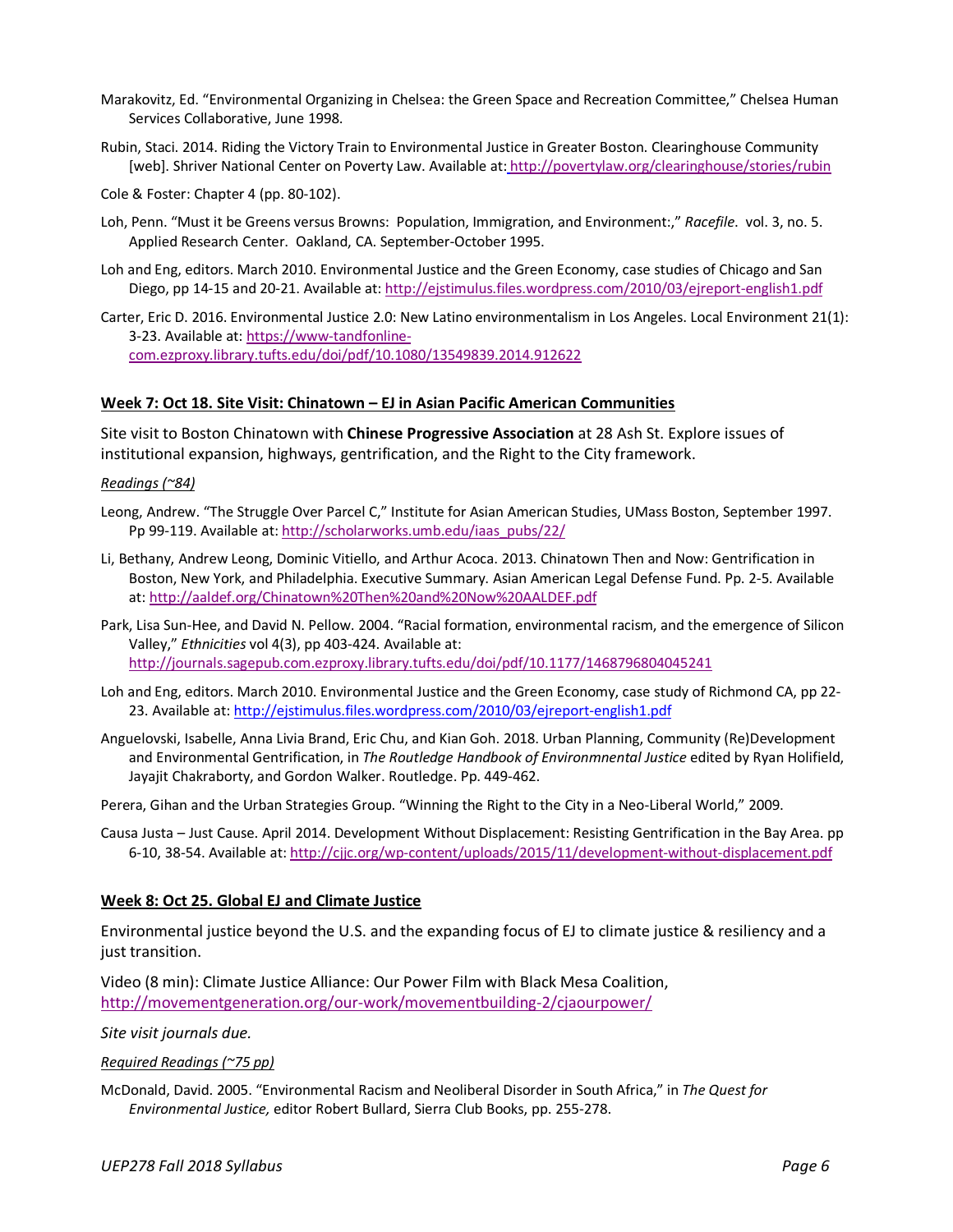- Santana, Deborah Berman. 2005. "Vieques: The Land, the People, the Struggle, the Future," in *The Quest for Environmental Justice,* editor Robert Bullard, Sierra Club Books, pp. 222-238.
- Garcia-López, Gustavo A. 2018. The Multiple Layers of Environmental Injustice in Contexts of (Un)natural Disasters: The case of Puerto Rico Post-Hurricane Maria. *Environmental Justice* 11(3): 101-108. Available at: https://www.library.tufts.edu/ezproxy/ezproxy.asp?LOCATION=https://www.liebertpub.com/doi/pdf/10.1089/en v.2017.0045
- Morales, Evo. Nov 28, 2008. "Save the Planet from Capitalism Letter from President Evo Morales about Climate Change and the International crisis." Available at: http://climateandcapitalism.com/2008/12/01/evo-morales-onclimate-change-save-the-planet-from-capitalism/

Climate Justice Alliance. Our Power Campaign. https://climatejusticealliance.org/workgroup/our-power/

- Rising Tide North America. The Climate Movement is Dead, Long Live the Climate Movement. Pp. 2-22. Available at: https://risingtidenorthamerica.org/publications/the-climate-movement-is-dead-long-live-the-climate-movement/
- Global Alliance for Incinerator Alternatives. "Clean Development Mechanism Funding for Waste Incineration: Financing the Demise of Waste Worker Livelihood, Community Health, and Climate." (4 pp) Available at: http://www.no-burn.org/downloads/Clean%20Development%20Mechanism%20Flyer.pdf

#### **Week 9: Nov 1. Case Study Standing Rock -- EJ in Native American Communities**

Focus on Standing Rock campaign against Dakota Access Pipeline. Explore EJ and sovereignty issues in Native American communities.

#### *Readings (~87)*

Whyte, Kyle Powys. 2017. The Dakota Access Pipeline, Environmental Injustice, and U.S. Colonialism. *Red Ink* 19(1): 154-169. Available at:

https://static1.squarespace.com/static/55c251dfe4b0ad74ccf25537/t/5917121d1b631b17b50033dc/1494684190 077/Whyte+-+DAPL%2C+EJ+and+US+Settler+Colonialism+Updated+5-13-17.pdf

Kronk Warner, Elizabeth Ann. 2017. Environmental Justice: A Necessary Lens to Effectively View Environmental Threats to Indigenous Survival. *Transnational Law & Contemporary Problems* 26: 343-369. Available at: https://www.library.tufts.edu/ezproxy/ezproxy.asp?LOCATION=https://www.heinonline.org/HOL/Page?handle=h ein.journals/tlcp26&id=361&collection=journals&index=journals/tlcp

Cole & Foster Chapter 6 (pp 133-150)

- Gedicks, Al. 2005. "Resource Wars against Native Peoples," in Bullard, Robert (ed) *The Quest for Environmental Justice*. San Francisco. Sierra Club Books. pp 168-187.
- Grijalva, James M. 2011. "Self Determining Environmental Justice for Native America," *Environmental Justice* Vol. 4 Number 4*,* p. 187-192. Available at: https://www.library.tufts.edu/ezproxy/ezproxy.asp?LOCATION=https://www.liebertpub.com/doi/pdf/10.1089/en v.2010.0033

#### **Week 10: Nov 8. Case Study: Transportation**

Focus on transit racism and disinvestment in Boston area and impact on communities of color.

Film: *Equal or Better: The Story of the Silver Line*.

#### *Readings (~71)*

- Lopez, Russ. "Racial Segregation and Transportation Justice in an Urban Community: The Case of the Boston T Riders Union," Boston University School of Public Health, August 2005. Available at: http://russlopez.com/yahoo\_site\_admin/assets/docs/Boston\_T\_Riders\_Union\_Case\_Study.37140131.doc
- *Race, Poverty, & the Environment*, issue on "Transportation Justice", Vol. 12, No.1, Winter 2005/2006. ~10pgs. Available at: http://www.urbanhabitat.org/moving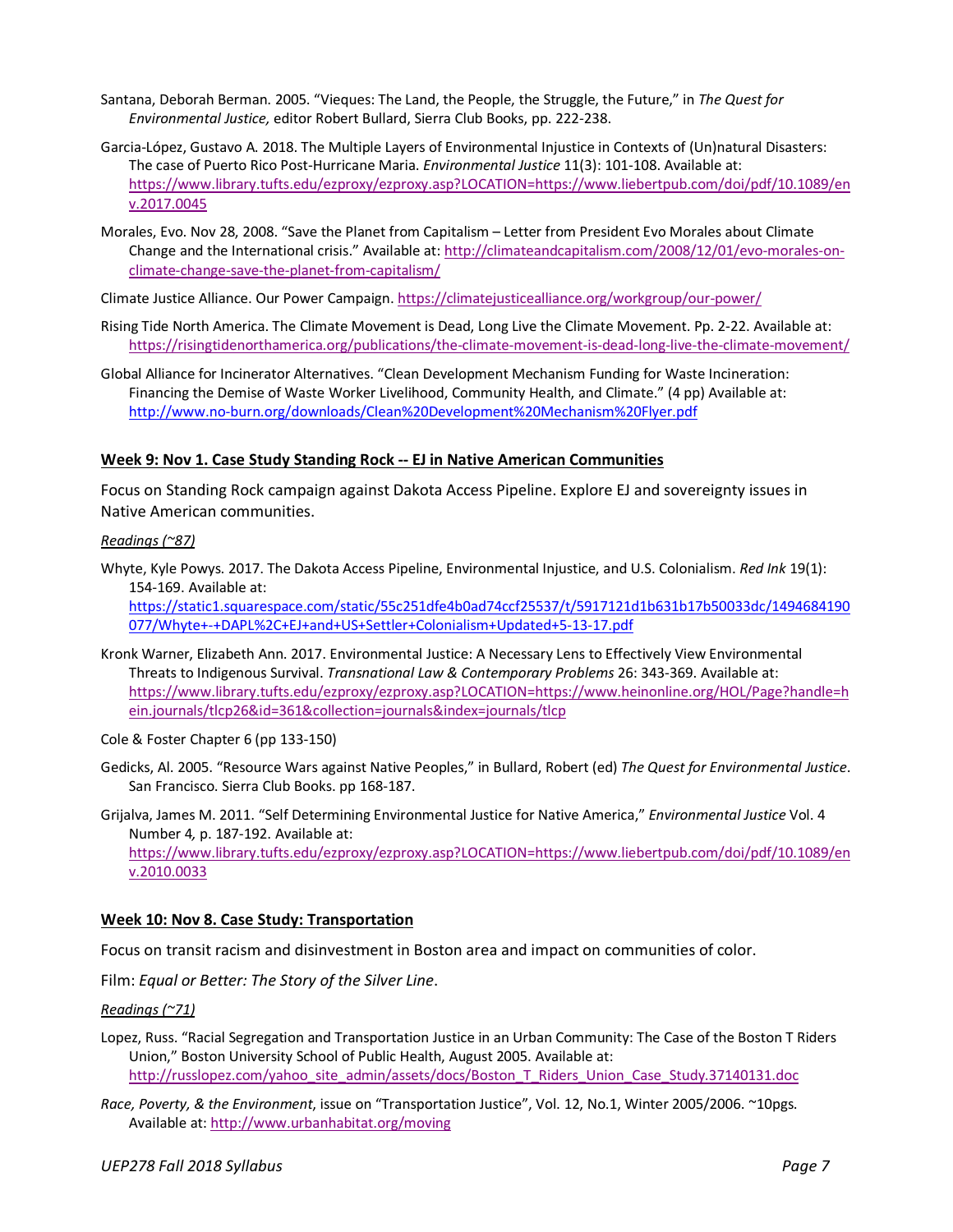- Eric Mann: An Environmental Justice Strategy for Urban Transportation. http://www.reimaginerpe.org/node/305
- Clayton Thomas-Muller: Energy Exploitation on Native Sacred Lands, http://www.reimaginerpe.org/node/307
- Andrea Buffa: Highway Robbery in Boston: Bechtel, http://www.reimaginerpe.org/node/315
- Penn Loh: T Riders Union: A Tale of Two Campaigns in Boston, http://www.reimaginerpe.org/node/325
- Pollack, Stephanie, Liz Williams, Russ Lopez, and Ivette Luna. 2013. The Toll of Transportation: Executive Summary. Northeastern University Dukakis Center for Regional and Urban Policy. Pp. 5-8. Available at: http://www.northeastern.edu/dukakiscenter/wp-content/uploads/2013/11/The-Toll-of-Transportation-Final-Report.pdf
- Pollack, Stephanie, Barry Bluestone, and Chase Billingham. 2010. Maintaining Diversity in America's Transit-Rich Neighborhoods. Northeastern University Dukakis Center for Regional and Urban Policy. Pp. 5-34. Available at: http://www.northeastern.edu/dukakiscenter/wp-content/uploads/2011/12/TRN\_Equity\_final.pdf

Lubitow, Amy and Thaddeus Miller. 2013. Contesting Sustainability: Bikes, Race, and Politics in Portlandia. *Environmental Justice* 6(4): 121-126. Available at: https://www.library.tufts.edu/ezproxy/ezproxy.asp?LOCATION=https://www.liebertpub.com/doi/pdf/10.1089/en v.2013.0018

Rast, Joel. 2006. "Environmental Justice and the New Regionalism," *Journal of Planning Education and Research*, vol 25, pp 249-263. Available at: https://www.library.tufts.edu/ezproxy/ezproxy.asp?LOCATION=https://journals.sagepub.com/doi/pdf/10.1177/0 739456X05280543

### **Week 11: Nov 15. Case Study: Flint Water Crisis -- Government & Legal Strategies**

Explore government responses to EJ and legal strategies.

Guest: Gene Benson, former Senior Counsel, Alternatives for Community & Environment

*Readings (~70)* 

- Butler, Lindsey J., Madeleine K. Scammell, and Eugene B. Benson. 2016. The Flint Michigan, Water Crisis: A Case Study in Regulatory Failure and Environmental Injustice. *Environmental Justice* 9(4): 93-97. Available at: https://www.library.tufts.edu/ezproxy/ezproxy.asp?LOCATION=https://www.liebertpub.com/doi/pdf/10.1089/en v.2016.0014
- Mann, Thomas. 2016. Springtime in Flintown: Disappointment, Affront, and Failure. *Environmental Justice* 9(3): 65-68. Available at:

https://www.library.tufts.edu/ezproxy/ezproxy.asp?LOCATION=https://www.liebertpub.com/doi/pdf/10.1089/en v.2016.0005

- Pulido, Laura. 2016. Flint, Environmental Racism, and Racial Capitalism. *Capitalism Nature Socialism* 27(): 1-16. Available at: https://www.library.tufts.edu/ezproxy/ezproxy.asp?LOCATION=
- Targ, Nicholas. 2005. "The States' Comprehensive Approach to Environmental Justice," in Pellow, David Naguib and Robert Brulle (eds) *Power, Justice, and the Environment.* Cambridge, MA. MIT Press. Pp 171-184.
- Rubin, Staci and Phelps Turner. 2015. Massachusetts is Making Strides Toward Environmental Justice. *Environmental Justice* 8(5): 181-184. Available at: https://www.library.tufts.edu/ezproxy/ezproxy.asp?LOCATION=https://www.liebertpub.com/doi/pdf/10.1089/en v.2015.0019
- Gordon, Holly and Keith Harley. 2005. "Environmental Justice and the Legal System," in Pellow, David Naguib and Robert Brulle (eds) *Power, Justice, and the Environment.* Cambridge, MA. MIT Press. Pp 153-170.
- Harrison, Jill Lindsey. 2015. Coopted environmental justice? Activists' roles in shaping EJ policy implementation, *Environmental Sociology* 1(4): 241-255. Available at: